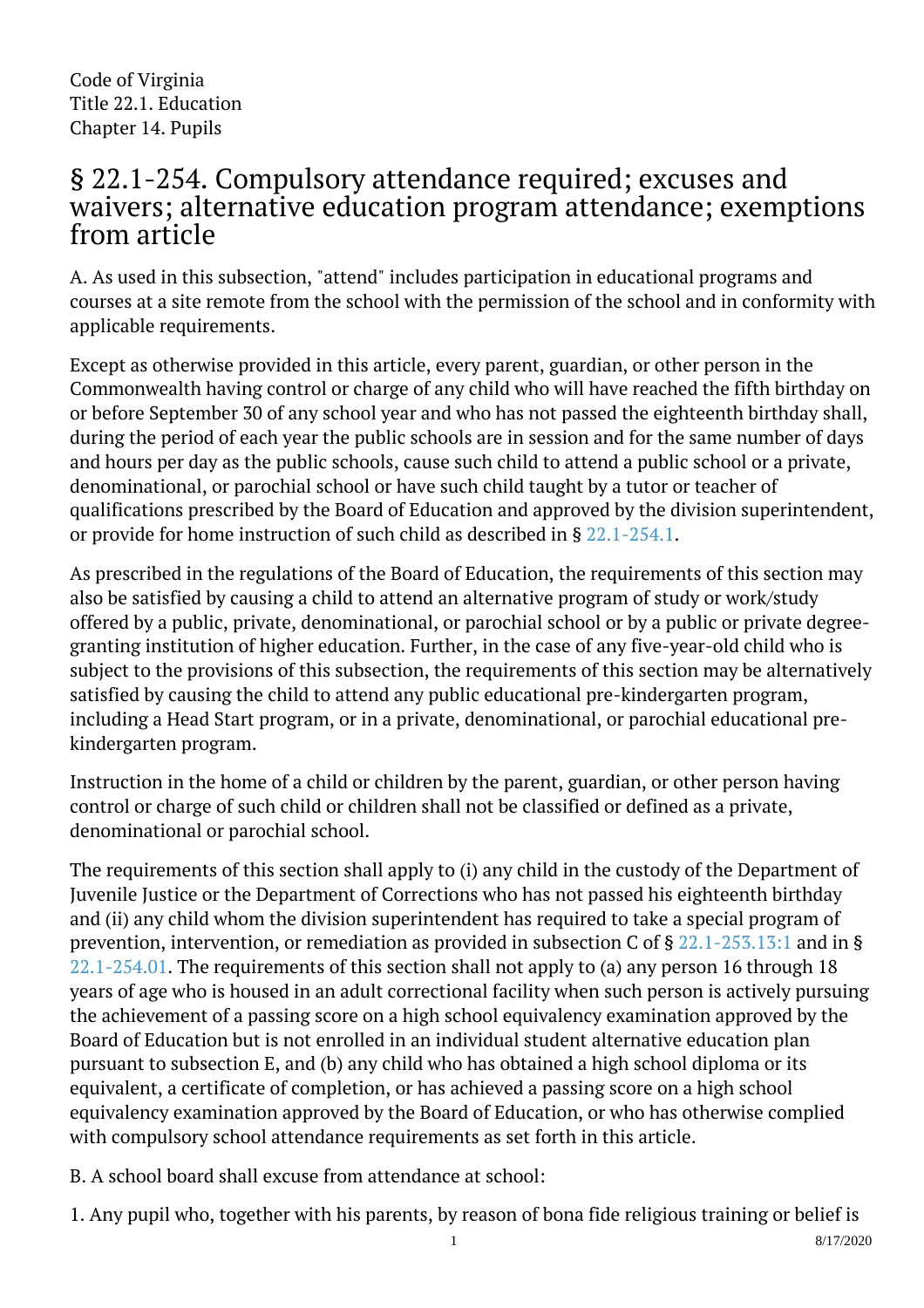conscientiously opposed to attendance at school. For purposes of this subdivision, "bona fide religious training or belief " does not include essentially political, sociological or philosophical views or a merely personal moral code; and

2. On the recommendation of the juvenile and domestic relations district court of the county or city in which the pupil resides and for such period of time as the court deems appropriate, any pupil who, together with his parents, is opposed to attendance at a school by reason of concern for such pupil's health, as verified by competent medical evidence, or by reason of such pupil's reasonable apprehension for personal safety when such concern or apprehension in that pupil's specific case is determined by the court, upon consideration of the recommendation of the principal and division superintendent, to be justified. <sup>"</sup>

C. Each local school board shall develop policies for excusing students who are absent by reason of observance of a religious holiday. Such policies shall ensure that a student shall not be deprived of any award or of eligibility or opportunity to compete for any award, or of the right to take an alternate test or examination, for any which he missed by reason of such absence, if the absence is verified in a manner acceptable to the school board. Ĩ

D. A school board may excuse from attendance at school:

1. On recommendation of the principal and the division superintendent and with the written consent of the parent or guardian, any pupil who the school board determines, in accordance with regulations of the Board of Education, cannot benefit from education at such school; or

2. On recommendation of the juvenile and domestic relations district court of the county or city in which the pupil resides, any pupil who, in the judgment of such court, cannot benefit from education at such school.

E. Local school boards may allow the requirements of subsection A to be met under the following conditions:

For a student who is at least 16 years of age, there shall be a meeting of the student, the student's parents, and the principal or his designee of the school in which the student is enrolled in which an individual student alternative education plan shall be developed in conformity with guidelines prescribed by the Board, which plan must include: <sup>"</sup>

1. Career guidance counseling;

2. Mandatory enrollment and attendance in a preparatory program for passing a high school equivalency examination approved by the Board of Education or other alternative education program approved by the local school board with attendance requirements that provide for reporting of student attendance by the chief administrator of such preparatory program or approved alternative education program to such principal or his designee; Ĩ

3. Mandatory enrollment in a program to earn a Board of Education-approved career and technical education credential, such as the successful completion of an industry certification, a state licensure examination, a national occupational competency assessment, the Armed Services Vocational Aptitude Battery, or the Virginia workplace readiness skills assessment; I

4. Successful completion of the course in economics and personal finance required to earn a Board of Education-approved high school diploma;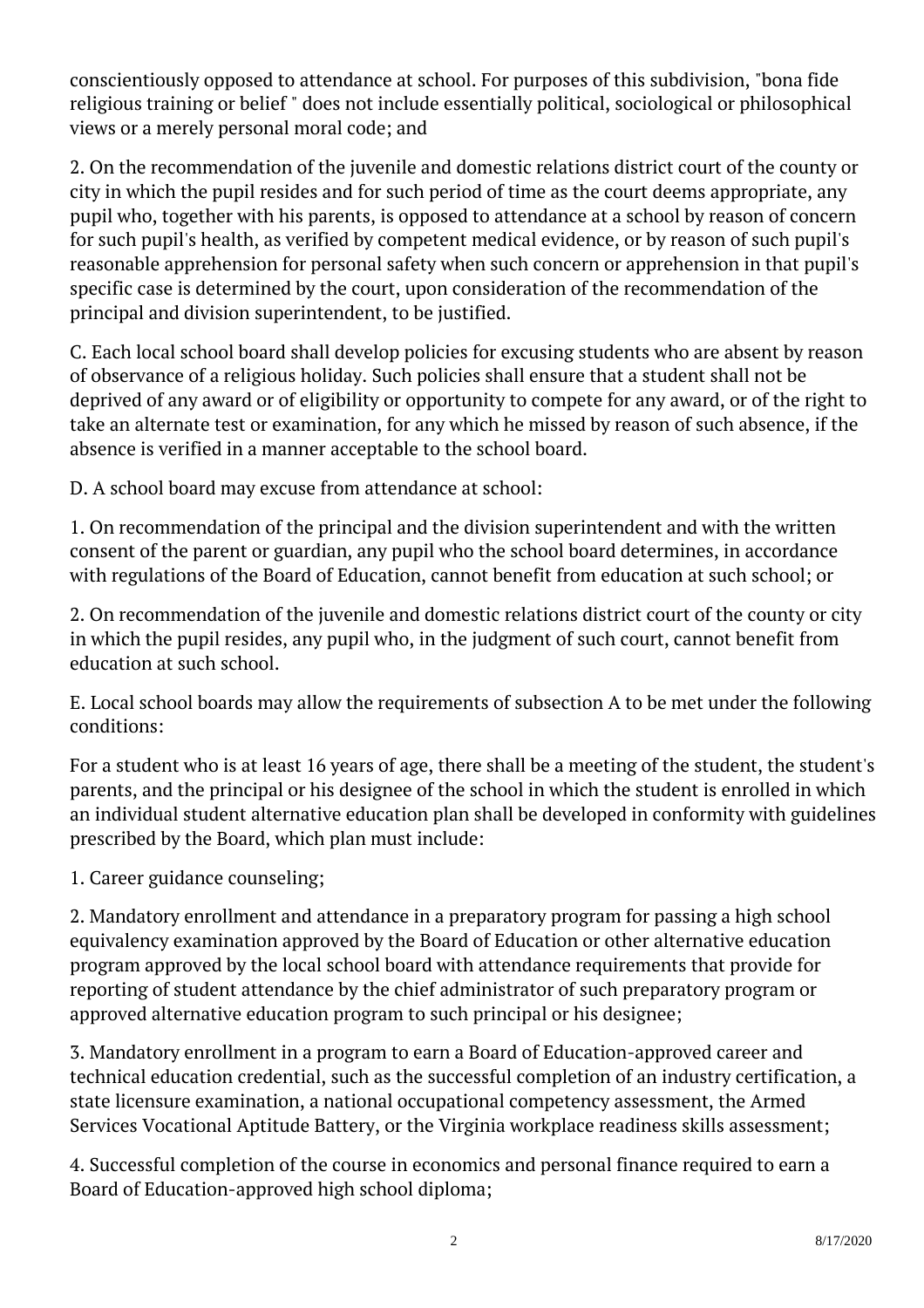5. Counseling on the economic impact of failing to complete high school; and I

6. Procedures for reenrollment to comply with the requirements of subsection A.

A student for whom an individual student alternative education plan has been granted pursuant to this subsection and who fails to comply with the conditions of such plan shall be in violation of the compulsory school attendance law, and the division superintendent or attendance officer of the school division in which such student was last enrolled shall seek immediate compliance with the compulsory school attendance law as set forth in this article.

Students enrolled with an individual student alternative education plan shall be counted in the average daily membership of the school division. Ĩ

F. A school board may, in accordance with the procedures set forth in Article 3 (§ [22.1-276.01](/vacode/22.1-276.01/) et seq.) of Chapter 14 and upon a finding that a school-age child has been (i) charged with an offense relating to the Commonwealth's laws, or with a violation of school board policies, on weapons, alcohol or drugs, or intentional injury to another person; (ii) found guilty or not innocent of a crime that resulted in or could have resulted in injury to others, or of an offense that is required to be disclosed to the superintendent of the school division pursuant to subsection G of § [16.1-260;](/vacode/16.1-260/)(iii) suspended pursuant to § [22.1-277.05;o](/vacode/22.1-277.05/)r (iv) expelled from school attendance pursuant to § [22.1-277.06](/vacode/22.1-277.06/) or [22.1-277.07](/vacode/22.1-277.07/) or subsection C of § [22.1-277](/vacode/22.1-277/), require the child to attend an alternative education program as provided in §  $22.1$ -209.1:2 or  $22.1$ -277.2:1.

G. Whenever a court orders any pupil into an alternative education program, including a program preparing students for a high school equivalency examination approved by the Board of Education, offered in the public schools, the local school board of the school division in which the program is offered shall determine the appropriate alternative education placement of the pupil, regardless of whether the pupil attends the public schools it supervises or resides within its school division. Ĩ

The juvenile and domestic relations district court of the county or city in which a pupil resides or in which charges are pending against a pupil, or any court in which charges are pending against a pupil, may require the pupil who has been charged with (i) a crime that resulted in or could have resulted in injury to others, (ii) a violation of Article 1 (§ [18.2-77](/vacode/18.2-77/) et seq.) of Chapter 5 of Title 18.2, or (iii) any offense related to possession or distribution of any Schedule I, II, or III controlled substances to attend an alternative education program, including, but not limited to, night school, adult education, or any other education program designed to offer instruction to students for whom the regular program of instruction may be inappropriate. Ĩ

This subsection shall not be construed to limit the authority of school boards to expel, suspend, or exclude students, as provided in §§ [22.1-277.04,](/vacode/22.1-277.04/) [22.1-277.05](/vacode/22.1-277.05/), [22.1-277.06](/vacode/22.1-277.06/), [22.1-277.07,](/vacode/22.1-277.07/) and [22.1-277.2.](/vacode/22.1-277.2/) As used in this subsection, the term "charged" means that a petition or warrant has been filed or is pending against a pupil.

H. Within one calendar month of the opening of school, each school board shall send to the parents or guardian of each student enrolled in the division a copy of the compulsory school attendance law and the enforcement procedures and policies established by the school board. Ĩ

I. The provisions of this article shall not apply to:

1. Children suffering from contagious or infectious diseases while suffering from such diseases;